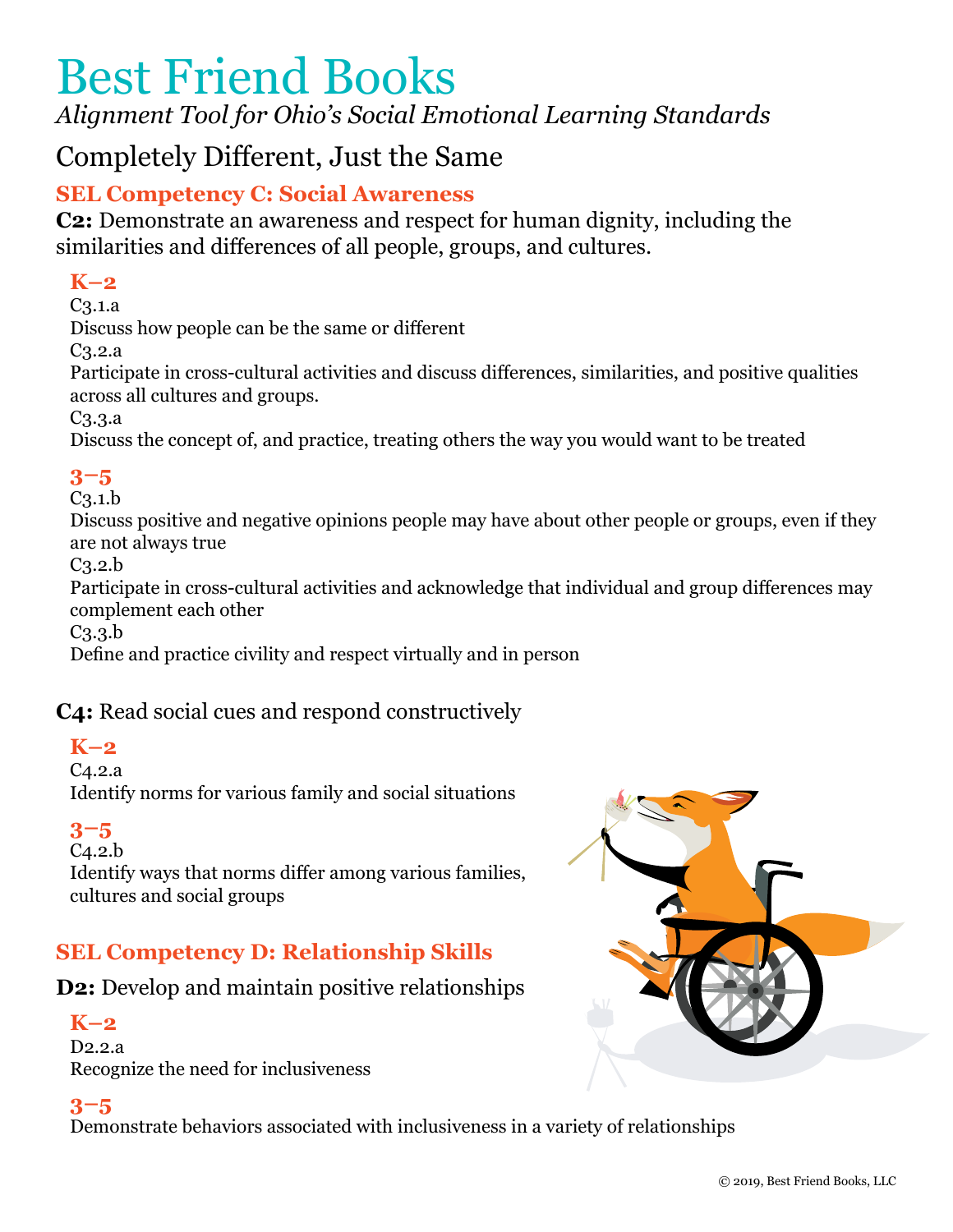# *Alignment Tool for Ohio's Social Emotional Learning Standards*

# You Can Sit With Me

## **SEL Competency C: Social Awareness**

**C2:** Demonstrate an awareness and respect for human dignity, including the similarities and differences of all people, groups, and cultures.

## **K–2**

C3.1.a

Discuss how people can be the same or different

C3.2.a

Participate in cross-cultural activities and discuss differences, similarities, and positive qualities across all cultures and groups.

C3.3.a

Discuss the concept of, and practice, treating others the way you would want to be treated

## **3–5**

C3.1.b

Discuss positive and negative opinions people may have about other people or groups, even if they are not always true

C3.2.b

Participate in cross-cultural activities and acknowledge that individual and group differences may complement each other

C3.3.b

Define and practice civility and respect virtually and in person

## **C4:** Read social cues and respond constructively

## **K-2**

C4.2.a

Identify norms for various family and social situations

## **3-5**

 $C<sub>4.2.b</sub>$ 

Identify ways that norms differ among various families, cultures and social groups

## **SEL Competency D: Relationship Skills**

**D2:** Develop and maintain positive relationships

## **K–2**

D2.2.a Recognize the need for inclusiveness

## **3–5**

Demonstrate behaviors associated with inclusiveness in a variety of relationships

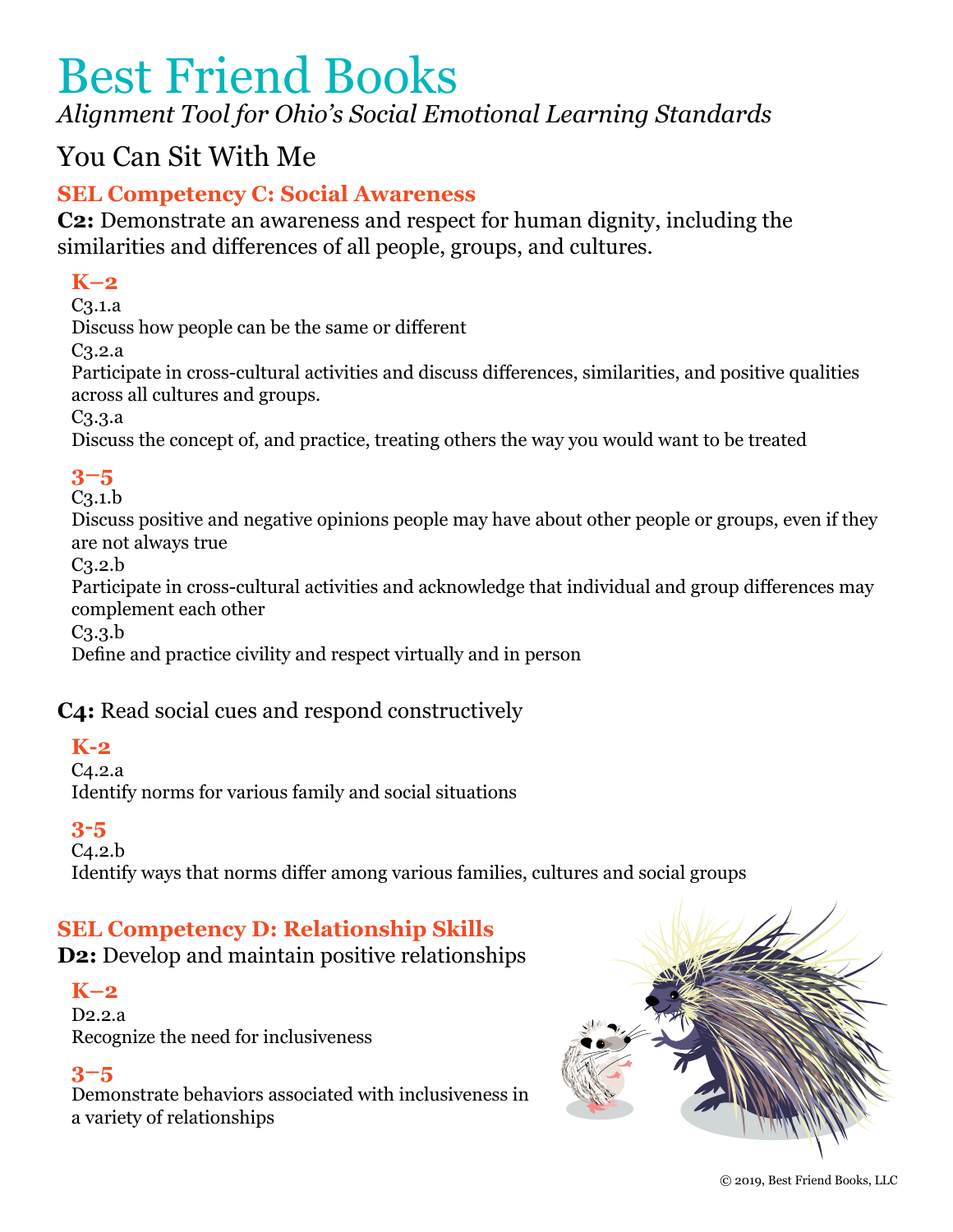*Alignment Tool for Ohio's Social Emotional Learning Standards*

Happy, Gloomy, Angry, Scared **SEL Competency C: Social Awareness A1:** Demonstrate an awareness of personal emotions

## **K–2**

A 1.a Identify basic personal emotions

#### **3–5**

A1. 1.b Identify a range of personal emotions



**A3:** Demonstrate awareness of and willingness to seek help for self or others

## **K–2**

A3.3.a Describe situations or locations that feel safe

## **3–5**

A3.3b

Use strategies that support safe practices for self and others

## **SEL Competency B: Self-Management**

**B1:** Regulate emotions and behaviors by using thinking strategies that are consistent with brain development

## **K–2**

B1.1.a

Identify personal behaviors or reactions when experiencing basic emotions.

B1. 2a

Describe verbal and non-verbal ways to express emotions in different settings

B1.3.a

Identify and begin to use strategies to regulate emotions and manage behaviors

## **3–5**

B1. 1.b

Demonstrate strategies to express a range of emotions within the expectations of the setting. B1.2.b

Describe possible outcomes associated with verbal and non-verbal expression of emotions in different settings.

B1.3.b

Apply strategies to regular emotions and manage behaviors.

## **SEL Competency: Responsible Decision-Making**

**E4:** Explore and approach new situations with an open mind and curiosity while recognizing that some outcomes are not certain or comfortable

**K–2**

E4.2.a

Identify physical and emotional responses to unfamiliar situations

**3-5**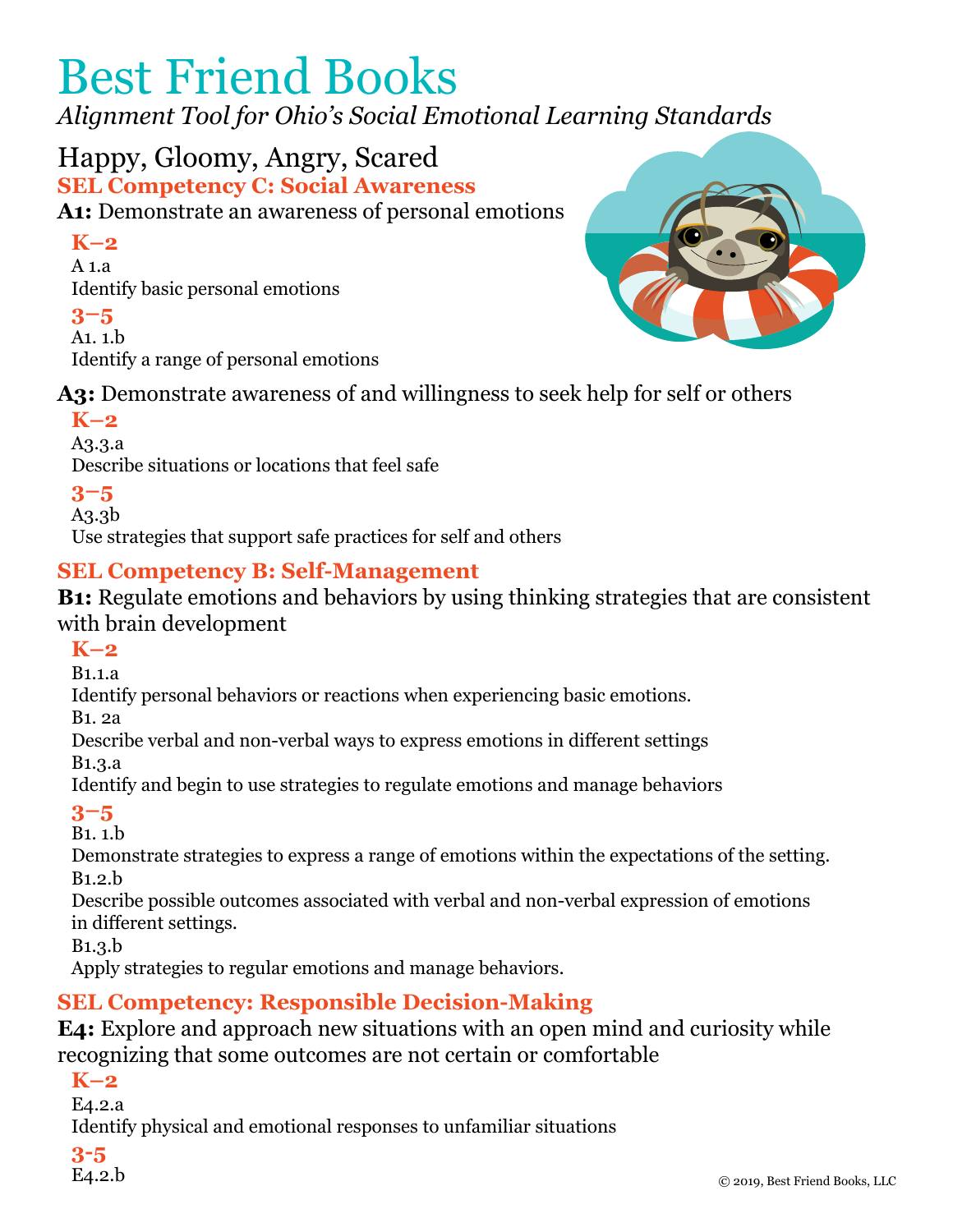*Alignment Tool for Ohio's Social Emotional Learning Standards*

# Think Like A Yeti

## **SEL Competency C: Social Awareness**

**A3:** Demonstrate awareness of and willingness to seek help for self or others

#### **K–2**

A3.2.a

Seek help when faced with challenges or when frustrated with a task, skill or situation **3–5**

A3.2.b

Seek help and acknowledge constructive feedback from others that addresses challenges and builds on strengths

## **SEL Competency B: Self-Management**

**B2:** Set, monitor, adapt and evaluate goals to achieve success in school and life.

#### **K–2**

B2.1.a

Identify goals for academic success

B2.2.a

Identify how adults and peers can help with a goal

B2.3.a

Describe what action steps can be taken to reach a short-term goal. B2.4.a

Discuss obstacles that can get in the way of reaching a goal and ideas for handling those obstacles.

## **3–5**

B2.1.b

Identify goals for academic success and personal growth

B2.2.b

Identify resources that may assist in achieving a goal

B2.3.b

Plan steps needed to reach a short-term goal

B2.4.b

Identify alternative strategies with guidance toward a specified goal.

## **B3:** Persevere through challenges and setbacks in school and life.

**K–2**

B3.1.a

Describe a time when you kept trying in a challenging situation

B3.2.a

Explain how practice improves performance of a skill and can help in overcoming a challenge or setback **3–5**

B3.1.b

Identify strategies for persevering through challenges and setbacks

B3.2.b

Identify the cause of a challenge or setback and with assistance, develop a plan of action

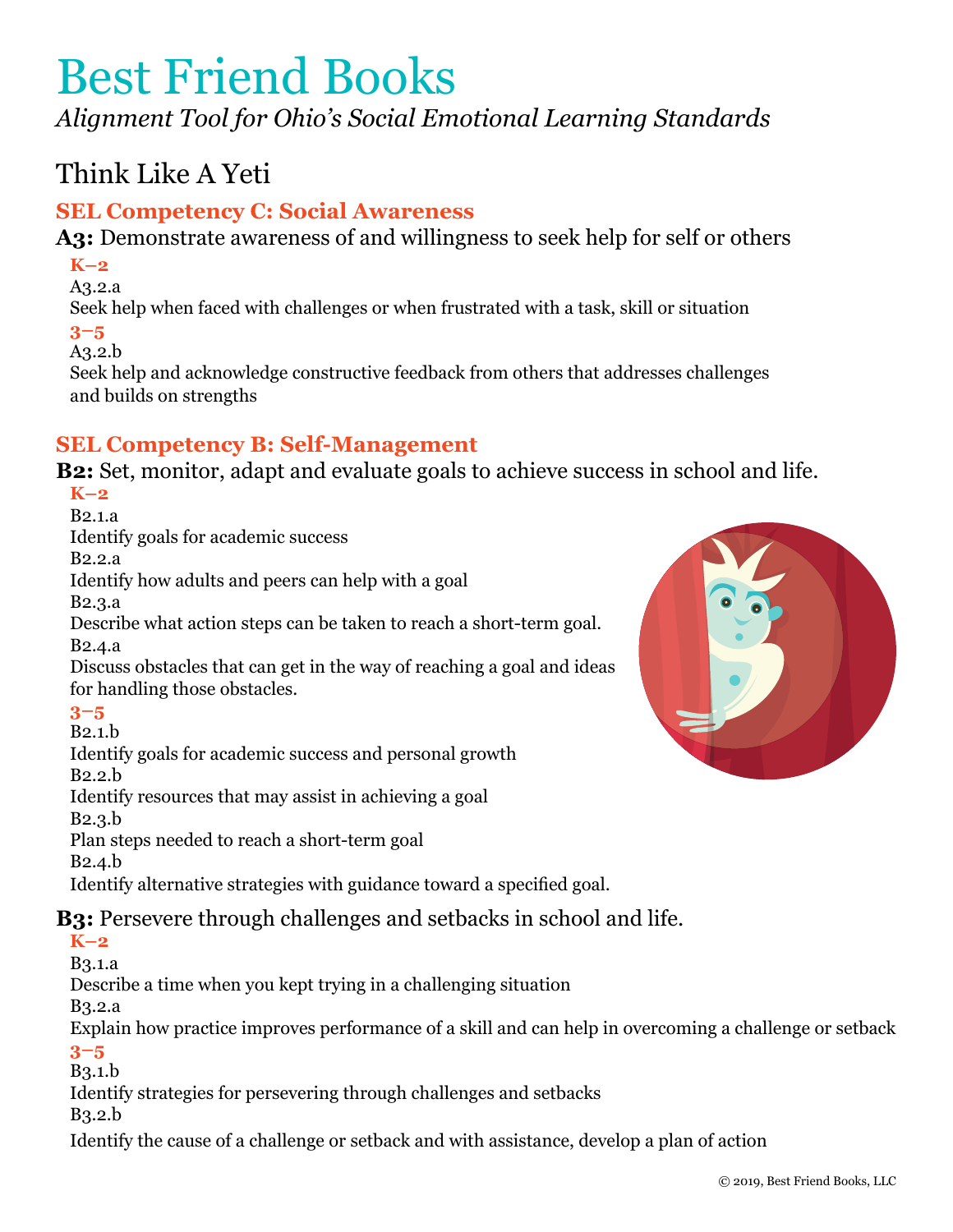*Alignment Tool for Ohio's Social Emotional Learning Standards*

# Just Because

## **SEL Competency A: Self-Awareness**

**A2:** Demonstrate awareness of personal interests and qualities, including strengths and challenges.

## **K–2**

A2.1.a Identify personal interests and qualities A2.2.a Explore opportunities to develop skills and talents

## **3–5**

A2.1.b Identify personal strengths based on interests and qualities  $A2.2.h$ Demonstrate a skill or talent that builds on personal strengths

## **SEL Competency C: Social Awareness**

**C3:** Demonstrate an awareness and respect for human dignity, including the similarities and differences of all people, groups and cultures.

**K–2** C3.1.a Discuss how people can be the same or different

## **SEL Competency D: Relationship Skills**

**D2:** Develop and maintain positive relationships

## **K–2**

D2.2.a Recognize the need for inclusiveness.

## **3–5**

D2.2.b Demonstrate behaviors associated with inclusiveness in a variety of relationships

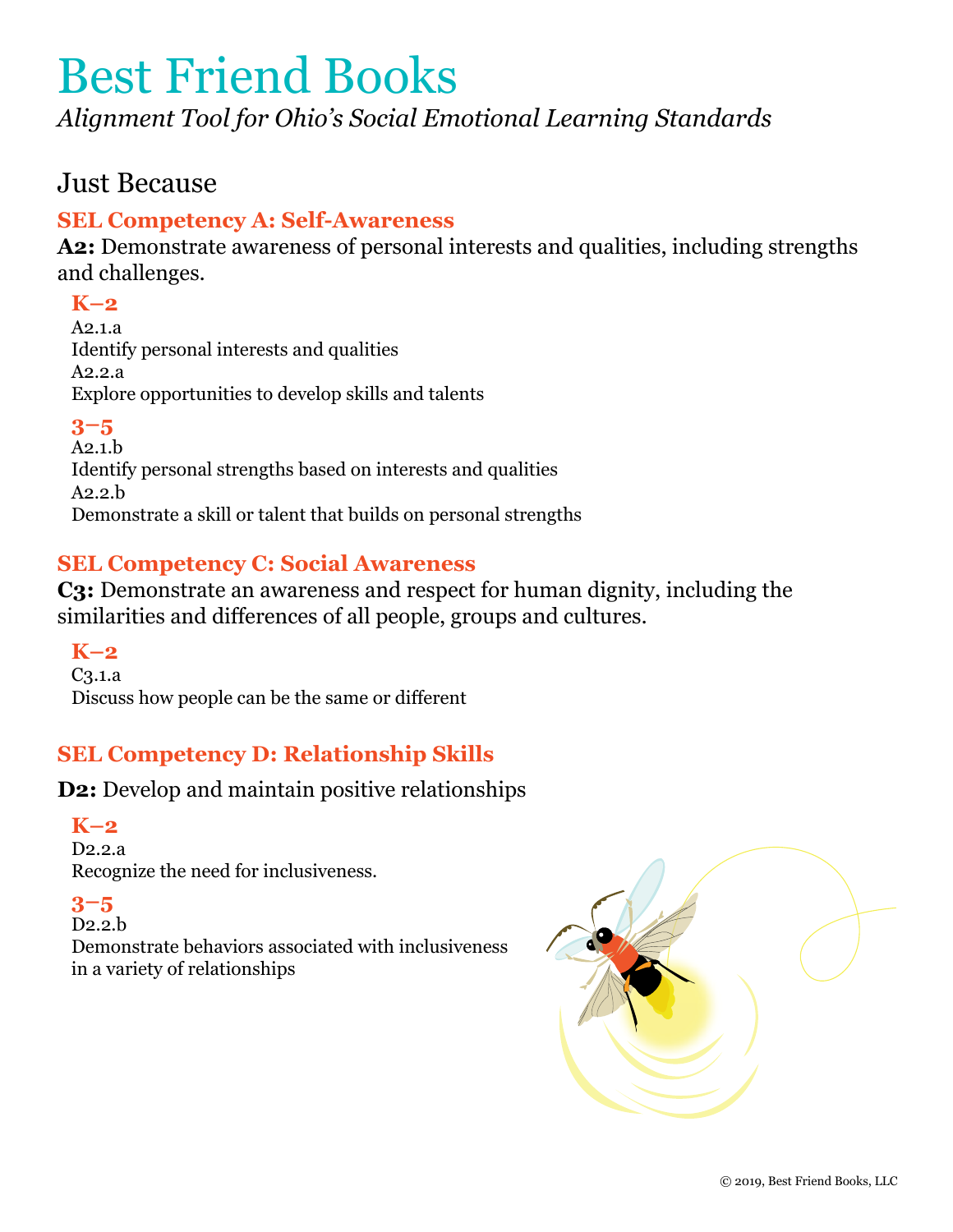*Alignment Tool for Ohio's Social Emotional Learning Standards*

# The Best At Being Me **SEL Competency A: Self-Awareness**

**A2:** Demonstrate awareness of personal interests and qualities, including strengths and challenges.

## **K–2**

A2.1.a Identify personal interests and qualities A2.2.a Explore opportunities to develop skills and talents

## **3–5**

A2.1.b Identify personal strengths based on interests and qualities A2.2.b Demonstrate a skill or talent that builds on personal strengths

## **SEL Competency C: Social Awareness**

**C3:** Demonstrate an awareness and respect for human dignity, including the similarities and differences of all people, groups and cultures.

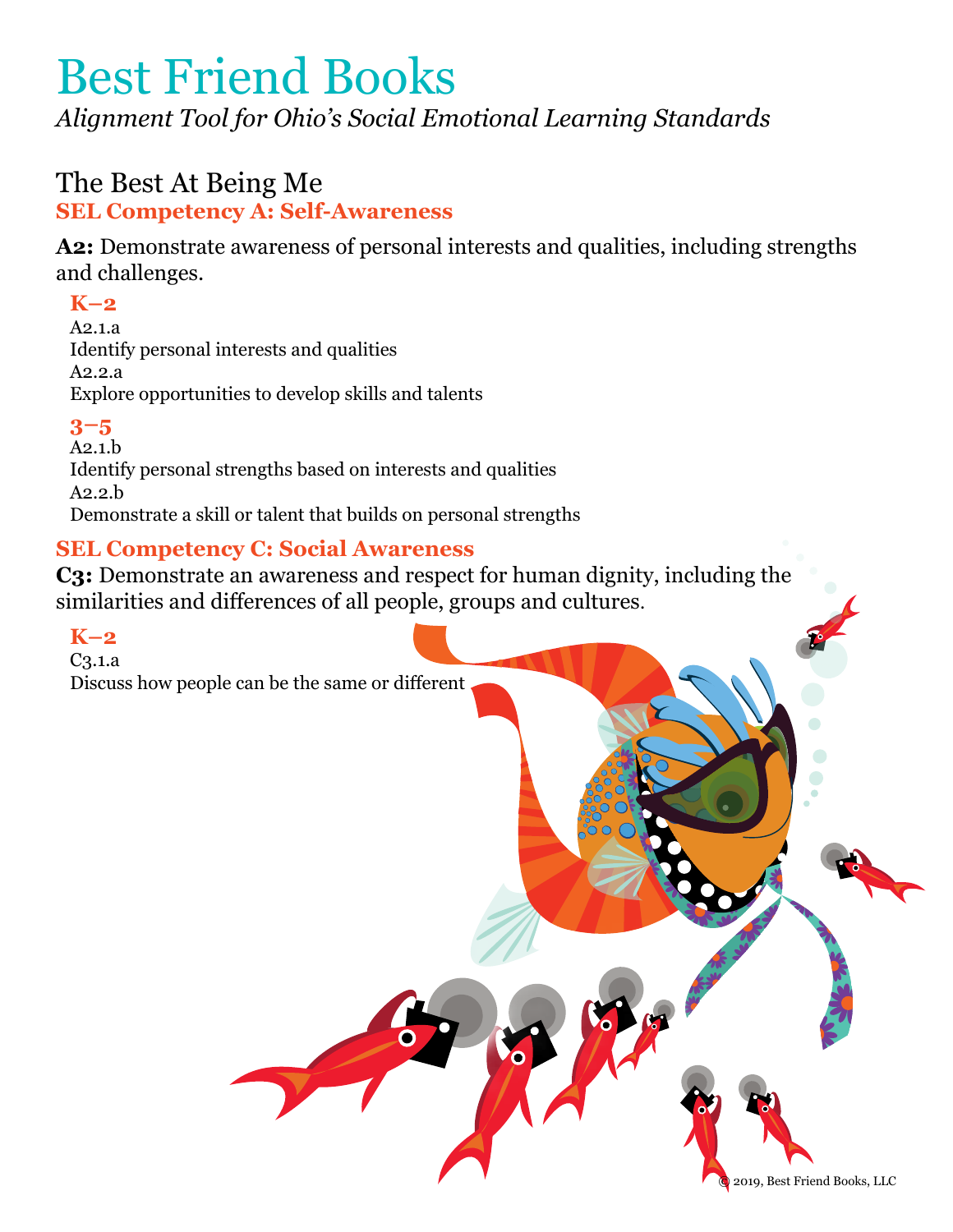*Alignment Tool for Ohio's Social Emotional Learning Standards*

# How To Tame Your Monkeys **SEL Competency A: Self-Awareness**

## **A1:** Demonstrate an awareness of personal emotions

# **K–2**

Identify basic personal emotions.

A1.1.b

Recognize emotions as natural and important

A1.3.a

Identify appropriate time and place to safely process emotions, independently or with the guidance of a trusted adult

A1.4.a

Recognize that events can impact emotions

# **3–5**

A1.1.b Identify a range of personal emotions A1.2.b Identify that emotions are valid, even if others feel differently A1.3.b Consider when it is necessary to process emotions in a safe place, independently or with the guidance of a trusted adult

A1.4.b

Describe how events trigger emotions

**A3:** Demonstrate awareness of and willingness to seek help for self or others

# **K–2**

A3.1.a

Identify at least one trusted adult at school and in the community and know when and how to access them

A3.2.a

Seek help when faced with challenges or when frustrated with a task, skill or situation A3.3.a

Describe situations or locations that feel safe

# **3–5**

A3.1.b

Describe how a trusted adult can provide academic, social or emotional support for assistance for self and others

A3.2.b

Seek help and acknowledge constructive feedback from others to address challenges and build on strengths A3.3.b

Utilize strategies that support safe practices for self and others

Demonstrate behaviors associated with inclusiveness in a variety of relationships

*How To Tame Your Monkeys — page 1 of 2* © 2019, Best Friend Books, LLC

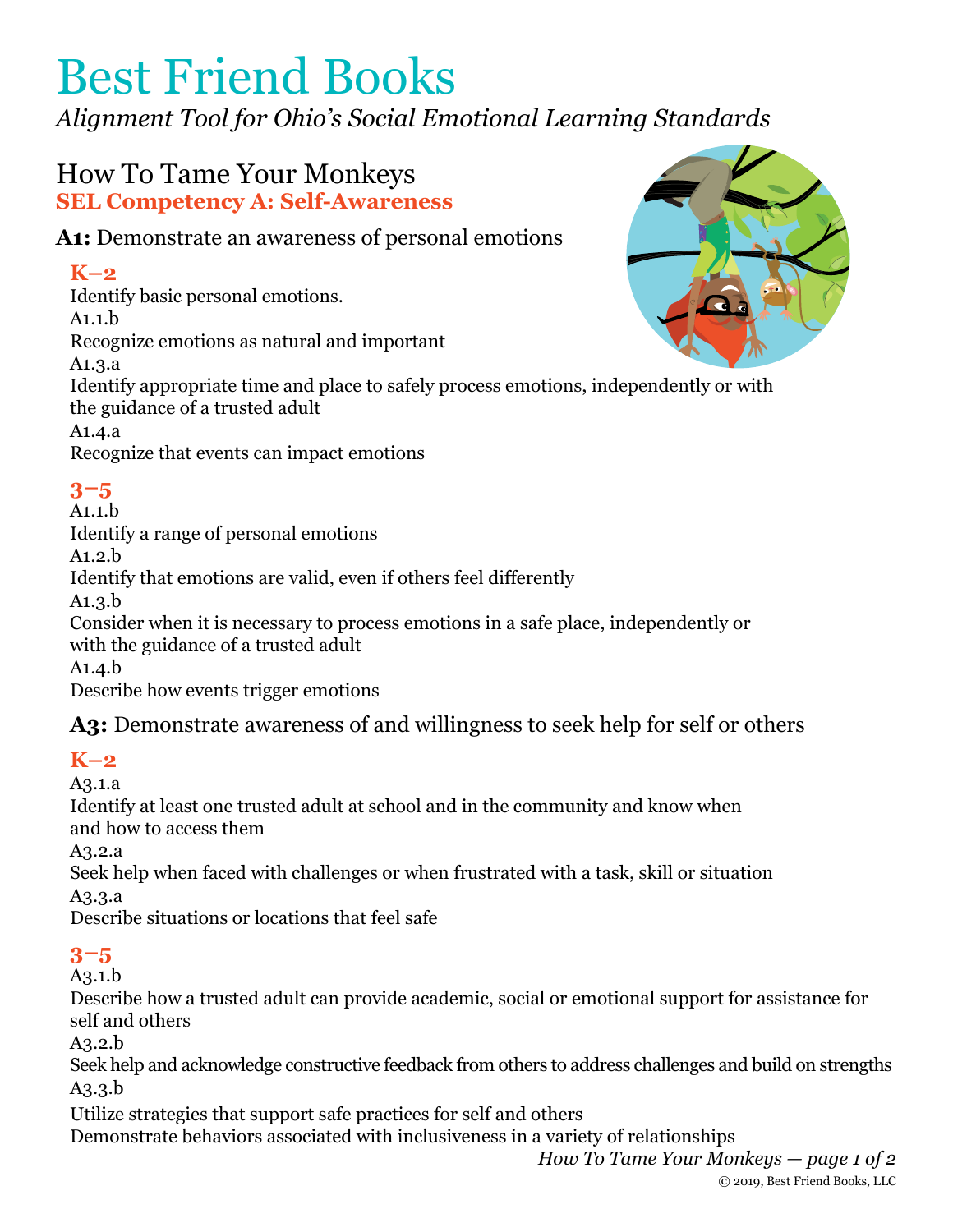## **SEL Competency B: Self-Management**

**B1:** Regulate emotions and behaviors by using thinking strategies that are consistent with brain development

## **K-2**

B1.1.a Identify personal behaviors or reactions when experiencing basic emotions B1.2.a Describe verbal and non-verbal ways to express emotions in different settings B1.3.a Identify and begin to use strategies to regulate emotions and manage behaviors **3-5** B1.1.b Demonstrate strategies to express a range of emotions within the expectations of a setting B1.2.b

Describe possible outcomes associated with verbal and non-verbal expression of emotions in different settings

B1.3.b

Apply strategies to regulate emotions and manage behavior

## **SEL Competency E: Responsible Decision Making**

## **E2:** Identify potential outcomes to help make constructive decisions

## **K–2**

E2.1.a

Identify factors that can make it hard for a person to make the best decision in the classroom E2.2.a

Identify reliable sources of adult help in the immediate setting.

E2.3.a

Identify how personal choices will impact the outcome of a situation

## **3–5**

E2.1.b

Identify factors that can make it hard to make the best decisions at home or school E2.2.b

Identify reliable sources of adult help in various settings

E2.3.b

Predict possible future outcomes of personal actions in various settings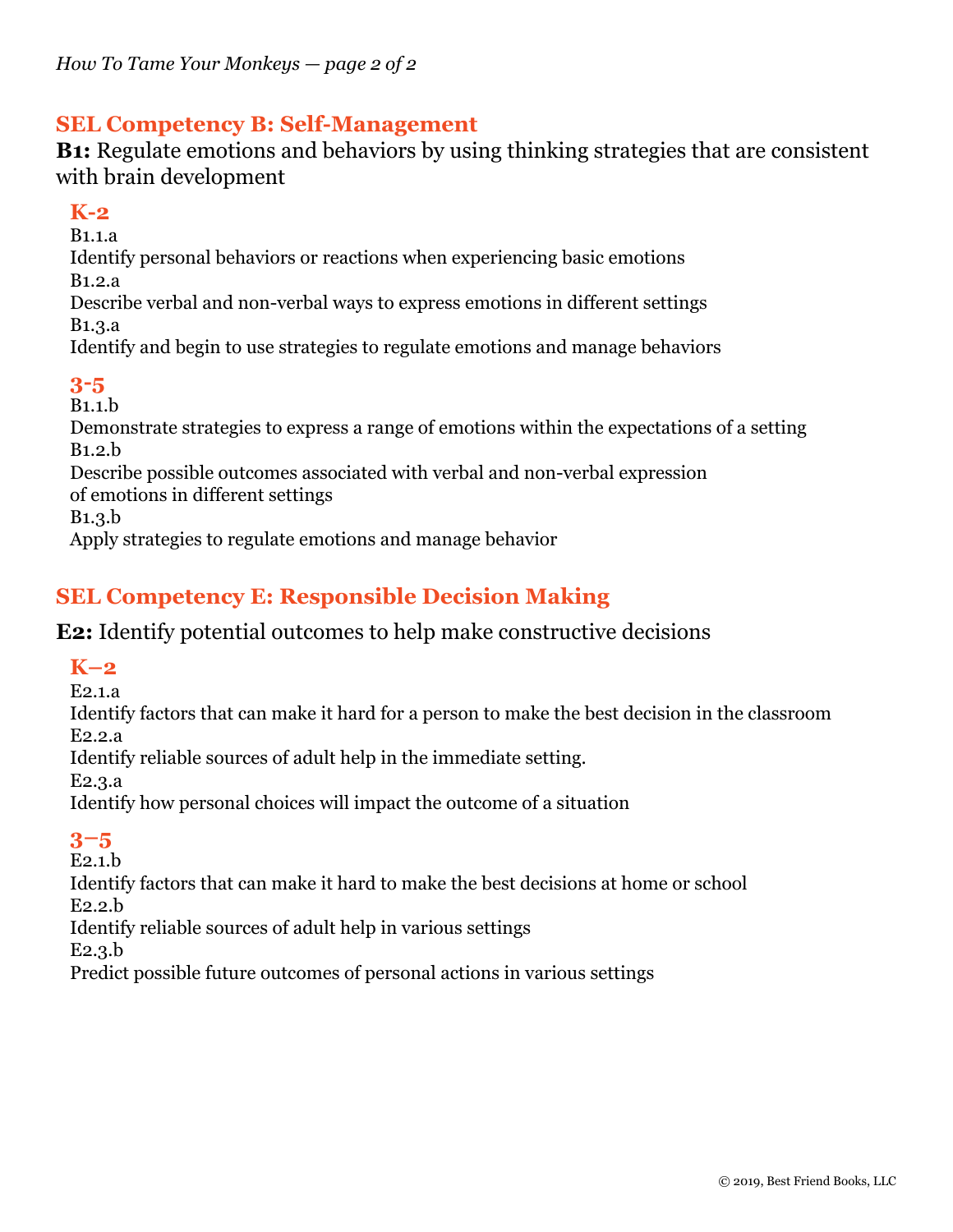*Alignment Tool for Ohio's Social Emotional Learning Standards*

# Need Someone

## **SEL Competency A: Self Awareness**

**A3:** Demonstrate awareness of and willingness to seek help for self or others

## **K–2**

A3.1.a

Identify at least one trusted adult at school and in the community and know when and how to access them

A3.2.a

Seek help when faced with challenges or when frustrated with a task, skill or situation.

## **3–5**

A3.1.b

Describe how a trusted adult can provide academic, social or emotional support or assistance for self and others.

## **SEL Competency D: Relationship Skills**

**D2:** Develop and maintain positive relationships

## **K–2**

D2.1.a Demonstrate an awareness of roles in various relationships D2.2.a Recognize the need for inclusiveness D2.3.a Recognize that people influence each other with words and actions.

## **3–5**

D2.1.b Identify what creates a feeling of belonging in various relationships D2.2.b Demonstrate behaviors associated with inclusiveness in a variety of relationships

## **SEL Competency E: Responsible Decision Making**

**E2:** Identify potential outcomes to help make constructive decisions

## **K–2**

E2.1.a Identify factors that can make it hard to make the best decisions in the classroom. E2.2.a

Identify reliable sources of adult help in the immediate setting.

## **3–5**

 $E21.h$ 

Identify factors that can make it hard to make the best decisions at home or at school E2.2.b

Identify reliable sources of adult help in various settings.

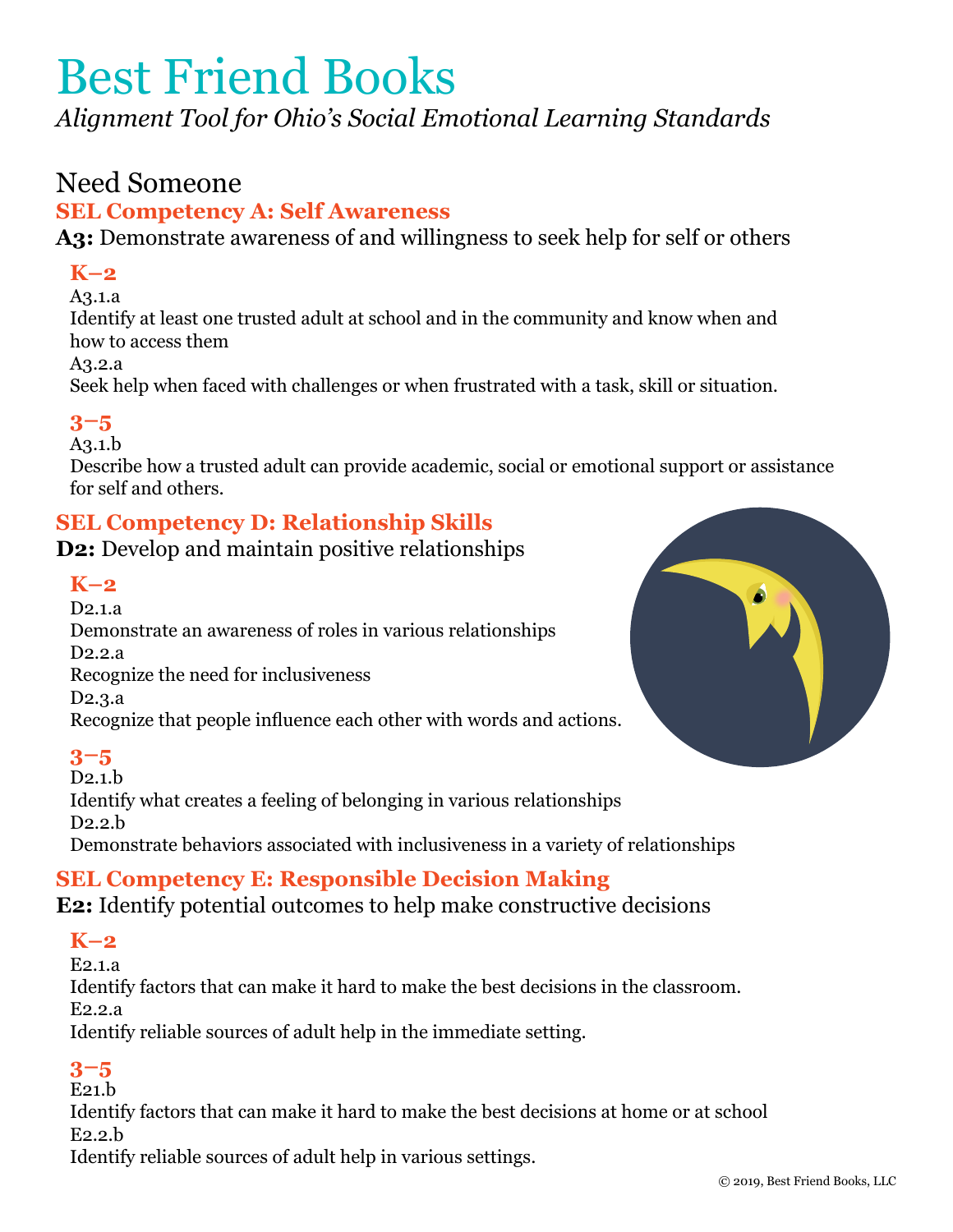*Alignment Tool for Ohio's Social Emotional Learning Standards*

# Float On By

#### **SEL Competency A: Self Awareness**

**A1:** Demonstrate an awareness of personal emotions

## **K–2**

A3.1.a A1.1.a Identify basic personal emotions A1.2.a Recognize emotions as natural and important.

## **3–5**

A1.1.b Identify a range of personal emotions A1.2.b Identify that emotions are valid, even if others feel differently

## **SEL Competency B: Self-Management**

**B1:** Regulate emotions and behaviors by using thinking strategies that are consistent with brain development.

#### **K–2**

B1.1.a

Identify personal behaviors or reactions when experiencing basic emotions

B1.2.a

Describe nonverbal and verbal ways to express emotions in different settings.

B1.3.a

Identify and begin to use strategies to regulate emotions and manage behaviors

## **3–5**

B1.1.b

Demonstrate strategies to express a range of emotions within the expectations of a setting B1.2.b

Describe possible outcomes associated with verbal and non-verbal expression of emotions in different settings.

B1.3.b

Apply strategies to regulate emotions and manage behaviors

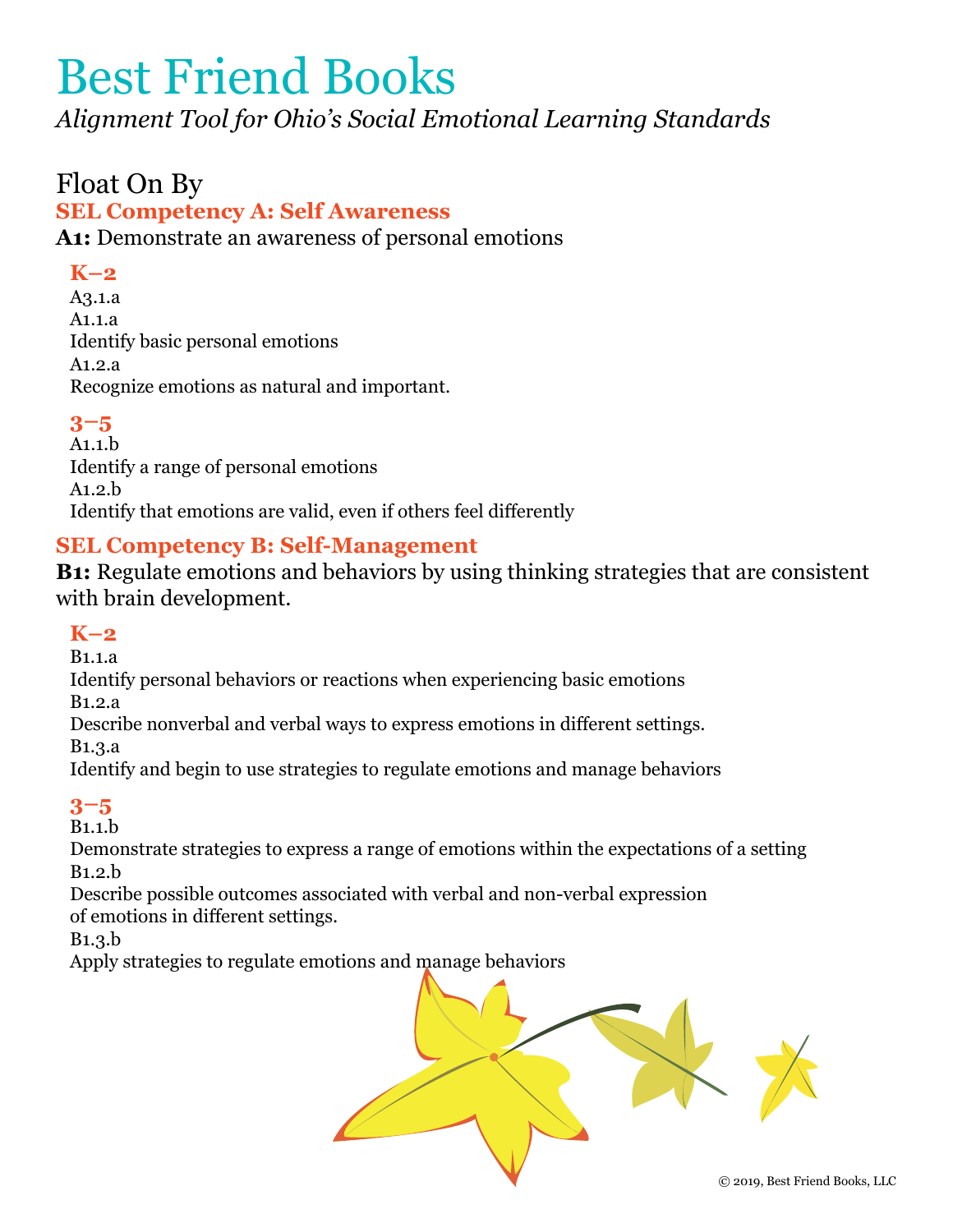*Alignment Tool for Ohio's Social Emotional Learning Standards*

# Is, Was, Will Be

## **SEL Competency E: Responsible Decision Making**

**E4:** Explore and approach new situations with an open mind and curiosity while recognizing that some outcomes are not certain or comfortable

## **K–2**

E4.1.a Recognize that new opportunities may have positive outcomes E4.2.a Identify physical and emotional responses to unfamiliar situations. E4.3.a Identify examples of transitions and how they are a necessary and appropriate part of school and life

## **3–5**

E4.1.b

Explore new opportunities to expand one's knowledge and experiences E4.2.b

Develop and practice strategies to appropriately respond in new and unfamiliar situations E4.3.b

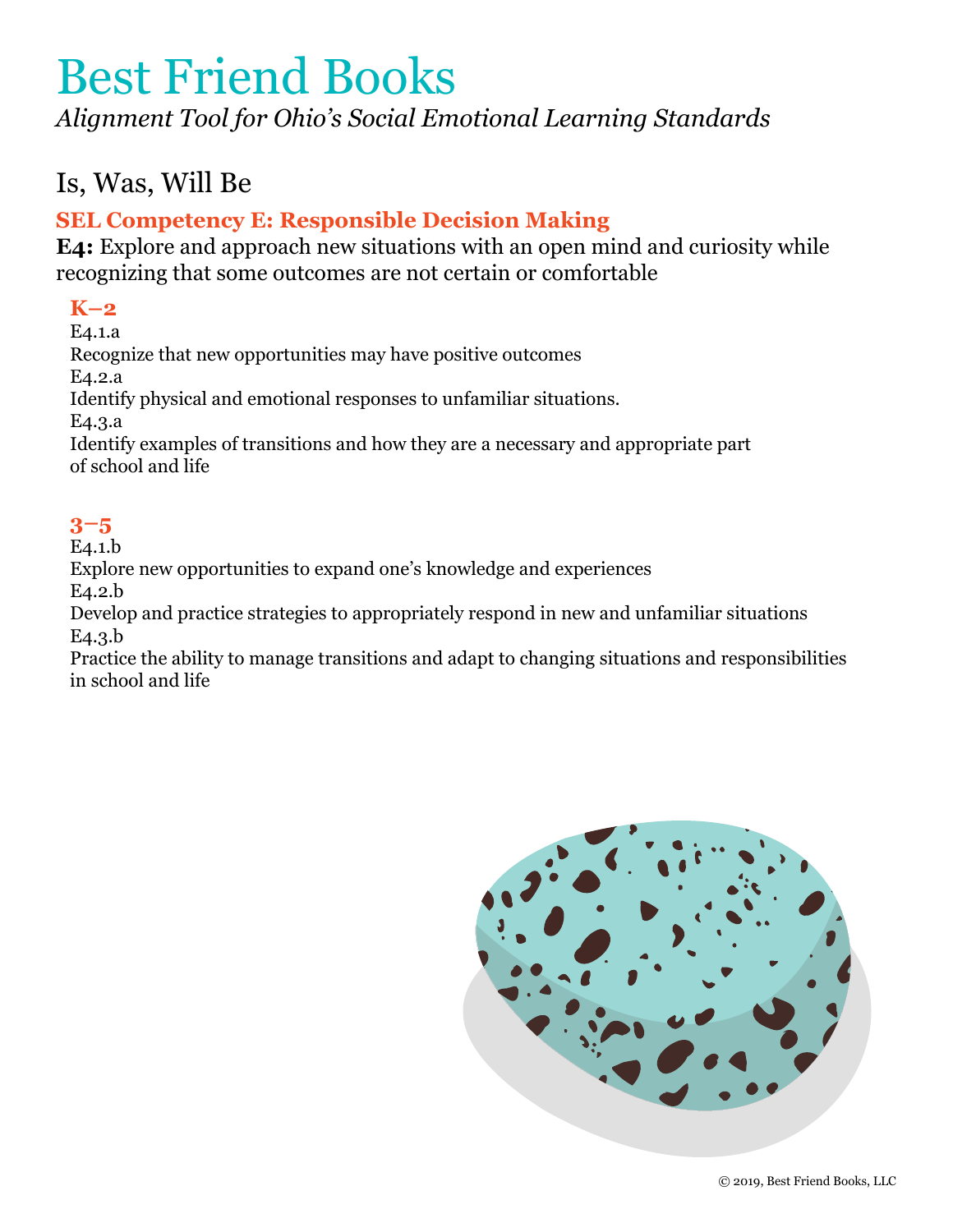*Alignment Tool for Ohio's Social Emotional Learning Standards*

# Peaceful Hearts

## **SEL Competency A: Self Awareness**

**A1:** Demonstrate an awareness of personal emotions

# **K–2**

A1.1.a Identify basic personal emotions A1.2.a Recognize emotions as natural and important A1.3.a Identify appropriate time and place to safely process emotions, independently or with guidance of a trusted adult. A1.4.a Recognize that events can impact emotions.

# **3–5**

A1.1.b Identify a range of personal emotions A1.2.b Identify that emotions are valid, even if others feel differently A1.3.b Consider when it is necessary to process emotions in a safe place, independently or with the guidance of a trusted adult

A1.4.b Describe how events trigger emotions

## **SEL Competency B: Self Management**

**B1:** Regulate emotions and behaviors by using thinking strategies that are consistent with brain development

## **K–2**

B1.1.a Identify personal behaviors or reactions when experiencing basic emotions B1.3.a Identify and begin to use strategies to regulate and manage behaviors

## **3–5**

B1.1.b

Demonstrate strategies to express a range of emotions within the expectations of a setting B1.3.b

Apply strategies to regulae emotions and manage behavior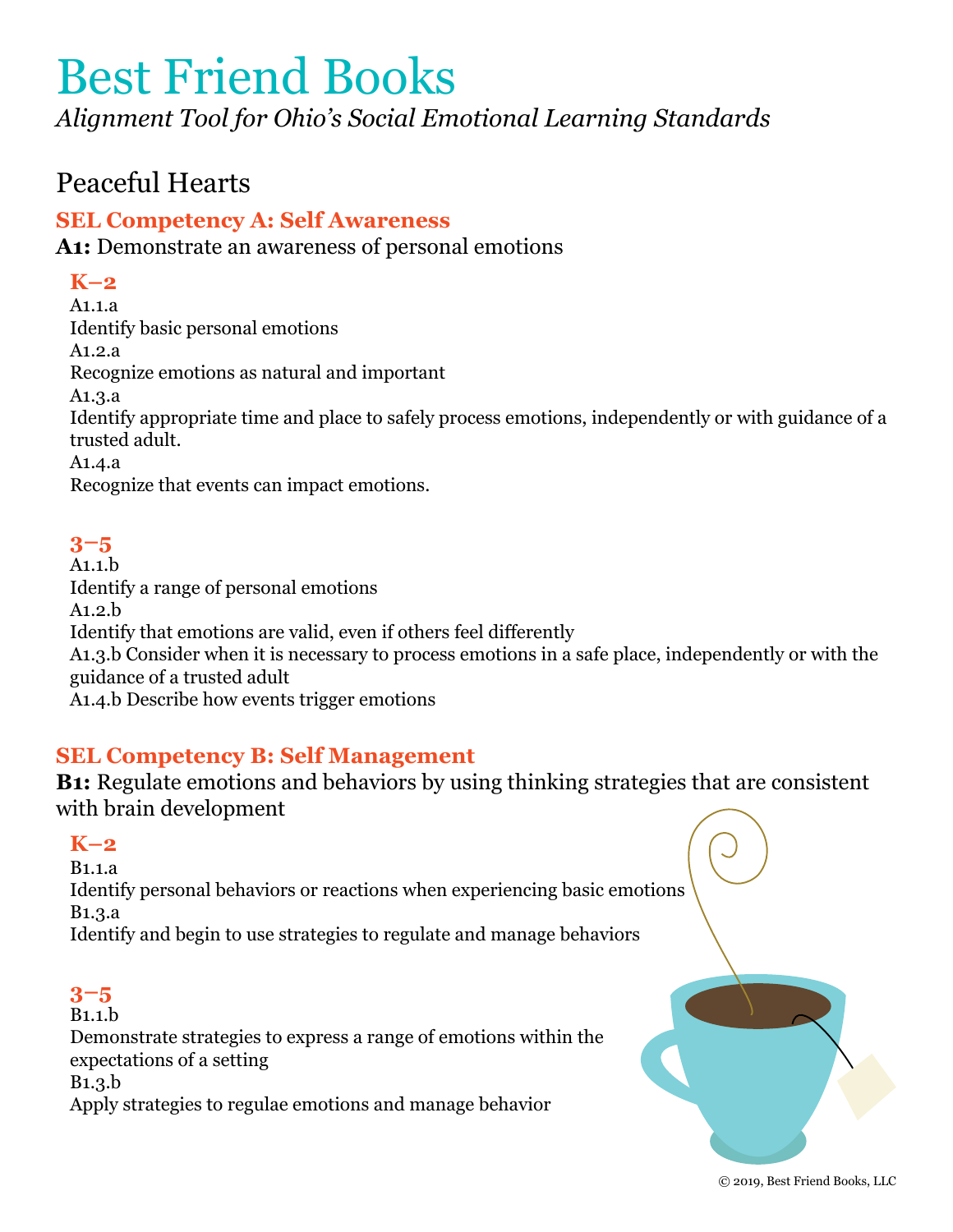*Alignment Tool for Ohio's Social Emotional Learning Standards*

# Talking To Myself

## **SEL Competency A: Self-Awareness**

**A1:** Demonstrate an awareness of personal emotions

## **K–2**

A1.1.a Identify basic personal emotions A1.2.a Recognize emotions as natural and important

## **3–5**

A1.1.b Identify a range of personal emotions A1.2.b Identify that emotions are valid, even if others feel differently

## **SEL Competency A: Self-Awareness**

**A2:** Demonstrate awareness of personal interests and qualities, including strengths and challenges.

## **K–2**

A2.1.a Identify personal interests and qualities A2.2.a Explore opportunities to develop skills and talents

## **3–5**

A2.1.b Identify personal strengths based on interests and qualities A2.2.b Demonstrate a skill or talent that builds on personal strengths



*Talking to Myself* Alignment Tool *—* page 1 of 2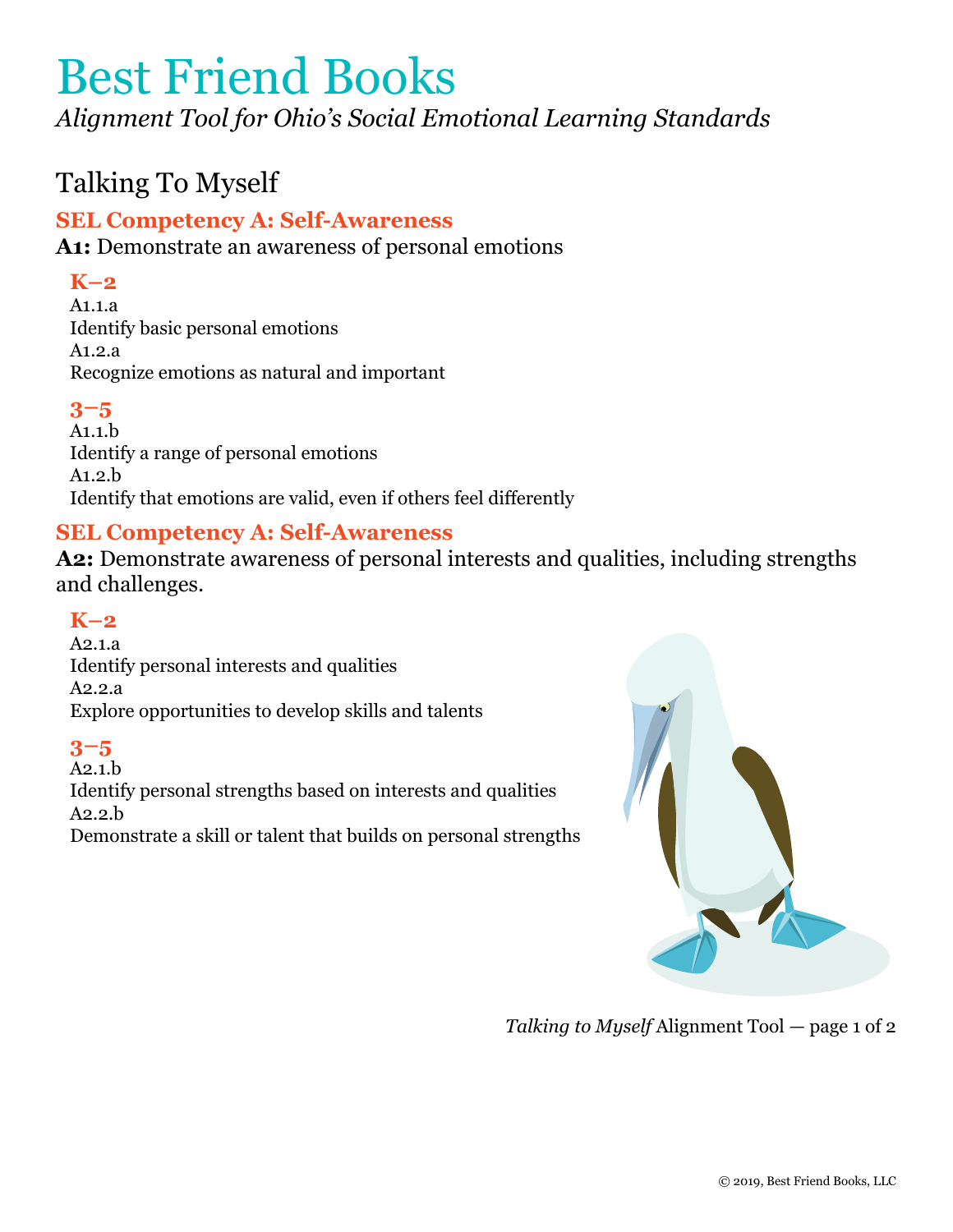## **SEL Competency B: Self-Management**

**B1:** Regulate emotions and behaviors by using thinking strategies that are consistent with brain development.

#### **K–2**

B1.1.a

Identify personal behaviors or reactions when experiencing basic emotions

B1.2.a

Describe nonverbal and verbal ways to express emotions in different settings.

B1.3.a

Identify and begin to use strategies to regulate emotions and manage behaviors

## **3–5**

B1.1.b

Demonstrate strategies to express a range of emotions within the expectations of a setting B1.2.b

Describe possible outcomes associated with verbal and non-verbal expression of emotions in different settings.

B1.3.b

Apply strategies to regulate emotions and manage behaviors

## **SEL Competency E: Responsible Decision Making**

**E4:** Explore and approach new situations with an open mind and curiosity while recognizing that some outcomes are not certain or comfortable

## **K–2**

E4.2.a

Identify physical and emotional responses to unfamilar situations.

## **3–5**

E4.2.b

Develop and practice strategies to appropriately respond in new and unfamiliar situations E4.3.b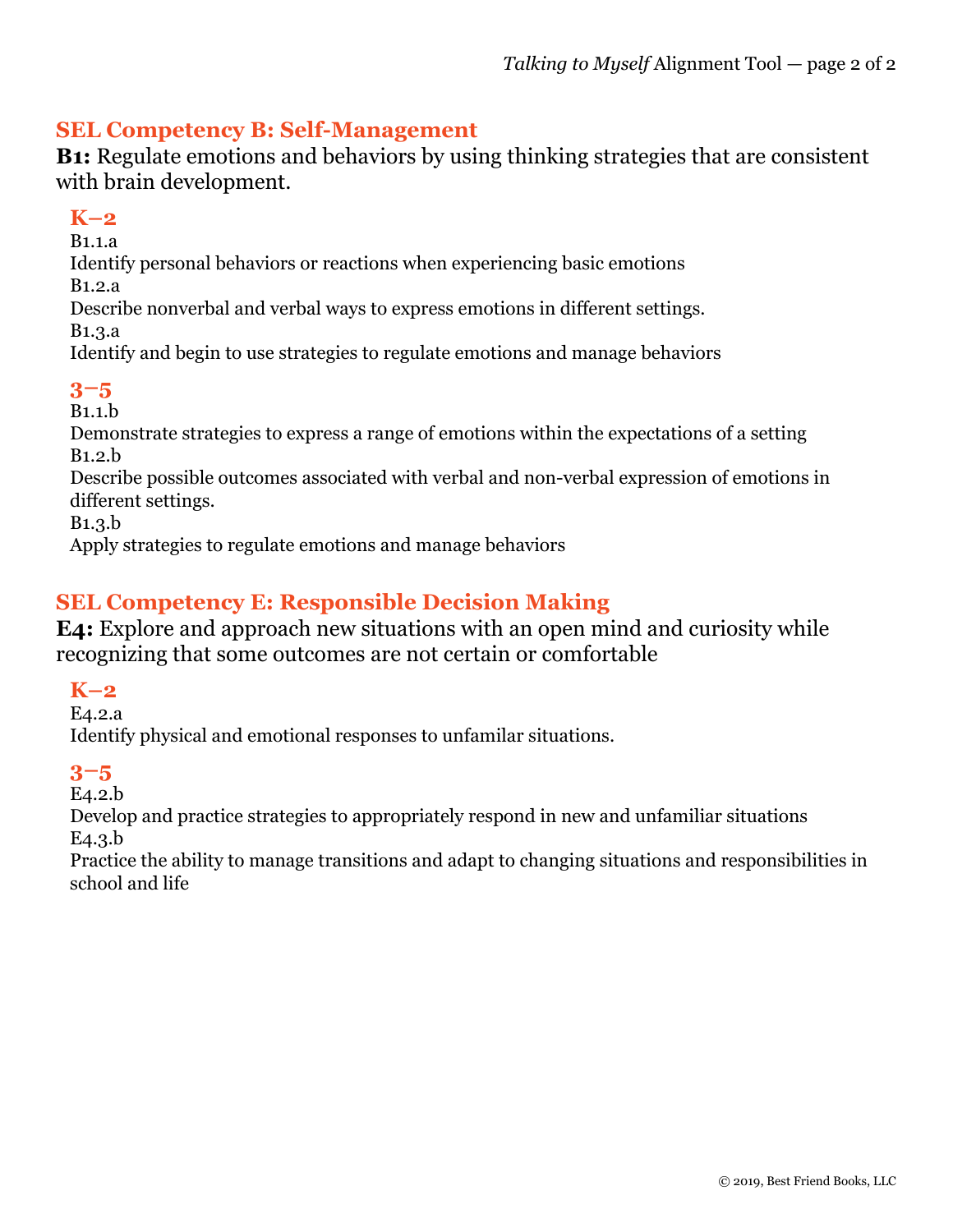*Alignment Tool for Ohio's Social Emotional Learning Standards*

# Peaceful, Happy Day

# **SEL Competency E: Responsible Decision Making**

**E4:** Explore and approach new situations with an open mind and curiosity while recognizing that some outcomes are not certain or comfortable

## **K–2**

E4.1.a Recognize that new opportunities may have positive outcomes E4.2.a Identify physical and emotional responses to unfamiliar situations. E4.3.a Identify examples of transitions and how they are a necessary and appropriate part of school and life

## **3–5**

E4.1.b

Explore new opportunities to expand one's knowledge and experiences

E4.2.b

Develop and practice strategies to appropriately respond in new and unfamiliar situations E4.3.b

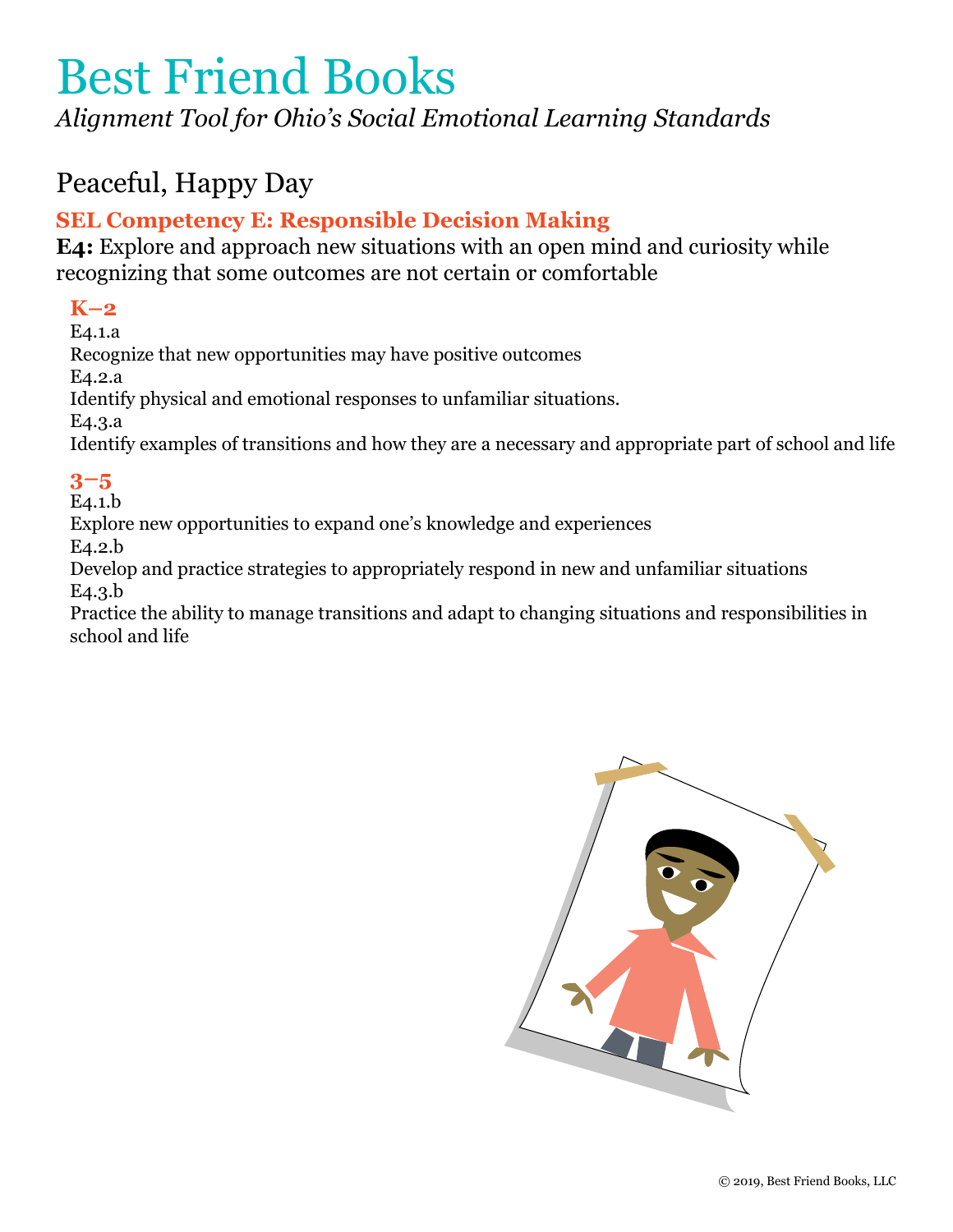*Alignment Tool for Ohio's Social Emotional Learning Standards*

# Body Talk

## **SEL Competency A: Self-Awareness**

**A1:** Demonstrate an awareness of personal emotions

## **K–2**

A1.1.a Identify basic personal emotions A1.2.a Recognize emotions as natural and important

## **3–5**

A1.1.b Identify a range of personal emotions A1.2.b Identify that emotions are valid, even if others feel differently

## **SEL Competency B: Self-Management**

**B1:** Regulate emotions and behaviors by using thinking strategies that are consistent with brain development.

## **K–2**

B1.1.a

Identify personal behaviors or reactions when experiencing basic emotions

B1.2.a

Describe nonverbal and verbal ways to express emotions in different settings.

B1.3.a

Identify and begin to use strategies to regulate emotions and manage behaviors

## **3–5**

B1.1.b

Demonstrate strategies to express a range of emotions within the expectations of a setting B1.2.b

Describe possible outcomes associated with verbal and non-verbal expression of emotions in different settings.

B1.3.b

Apply strategies to regulate emotions and manage behaviors

*Body Talk* Alignment Tool *—* page 1 of 2

 $\bullet$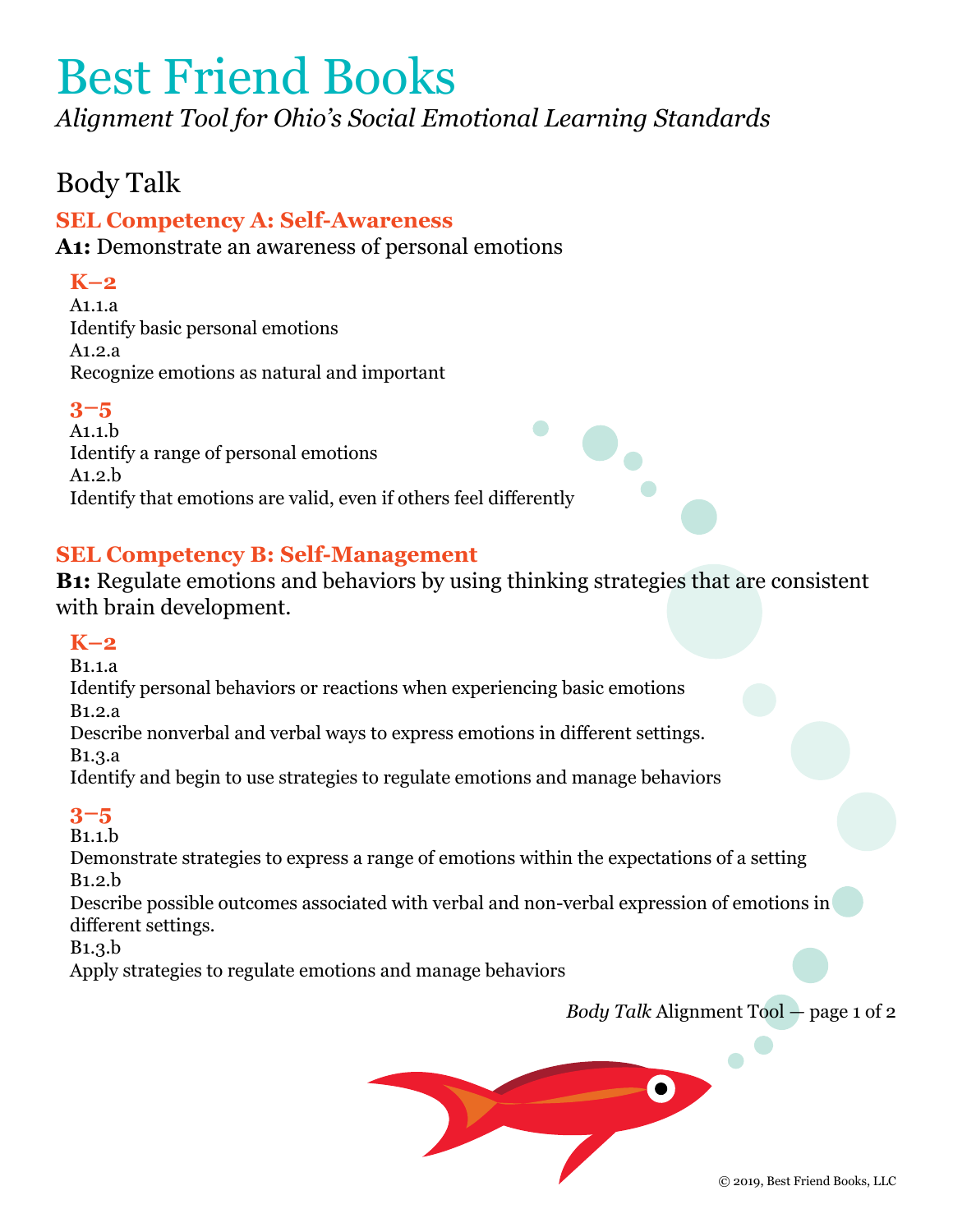## **SEL Competency E: Responsible Decision Making**

**E4:** Explore and approach new situations with an open mind and curiosity while recognizing that some outcomes are not certain or comfortable

## **K–2**

E4.2.a

Identify physical and emotional responses to unfamilar situations.

## **3–5**

E4.2.b

Develop and practice strategies to appropriately respond in new and unfamiliar situations E4.3.b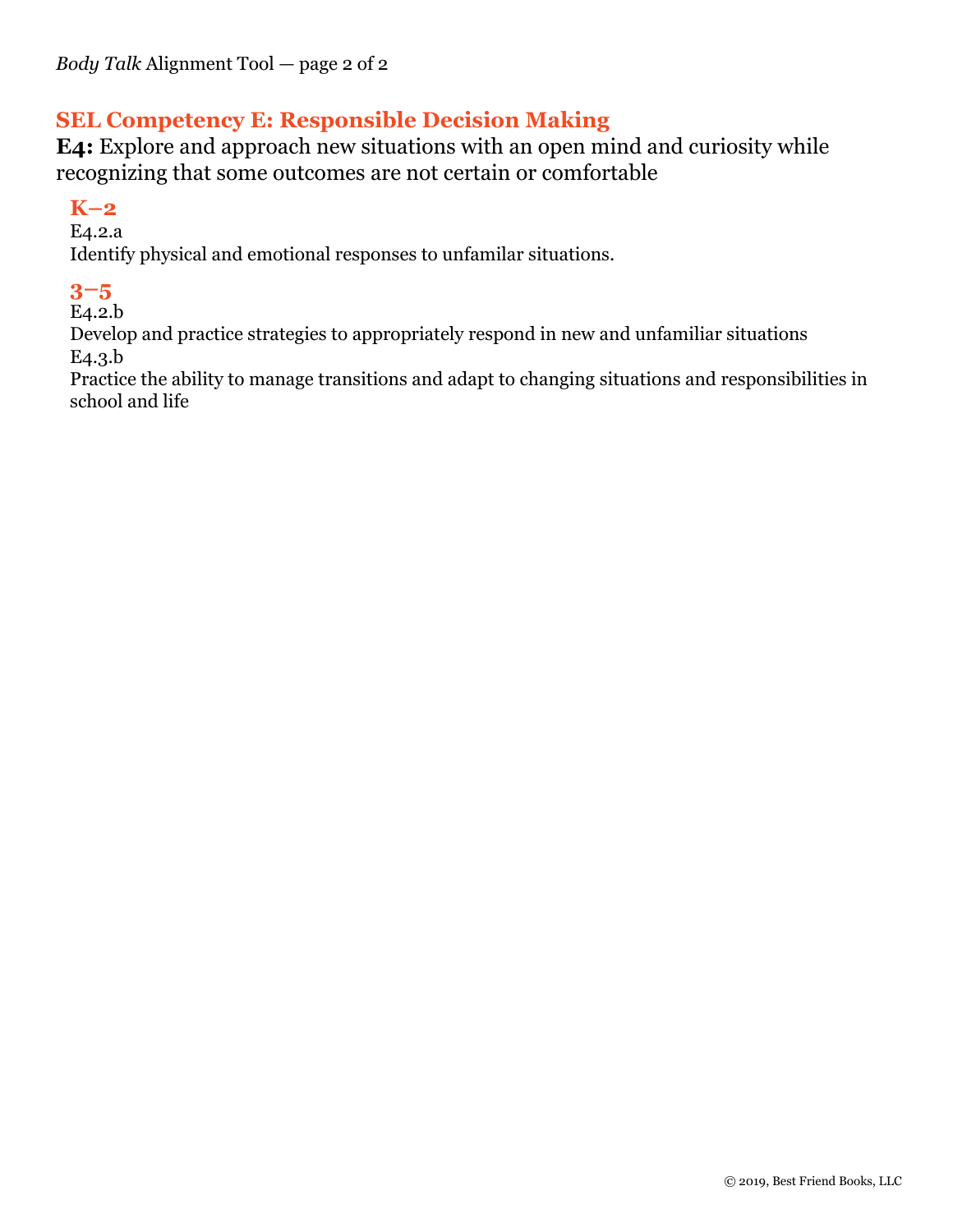*Alignment Tool for Ohio's Social Emotional Learning Standards*

# Home

# **SEL Competency C: Social Awareness**

**C2:** Demonstrate an awareness and respect for human dignity, including the similarities and differences of all people, groups, and cultures.

## **K–2**

C3.1.a

Discuss how people can be the same or different

C3.2.a

Participate in cross-cultural activities and discuss differences, similarities, and positive qualities across all cultures and groups.

C3.3.a

Discuss the concept of, and practice, treating others the way you would want to be treated

# **3–5**

C3.1.b

Discuss positive and negative opinions people may have about other people or groups, even if they are not always true

C3.2.b

Participate in cross-cultural activities and acknowledge that individual and group differences may complement each other

C3.3.b

Define and practice civility and respect virtually and in person

## **C4:** Read social cues and respond constructively

## **K–2**

C4.2.a Identify norms for various family and social situations

## **3–5**

C4.2.b

Identify ways that norms differ among various families, cultures and social groups

# **SEL Competency D: Relationship Skills**

**D2:** Develop and maintain positive relationships

## **K–2**

D2.2.a Recognize the need for inclusiveness

## **3–5**

Demonstrate behaviors associated with inclusiveness in a variety of relationships

*Home* Alignment Tool *—* page 1 of 2 © 2019, Best Friend Books, LLC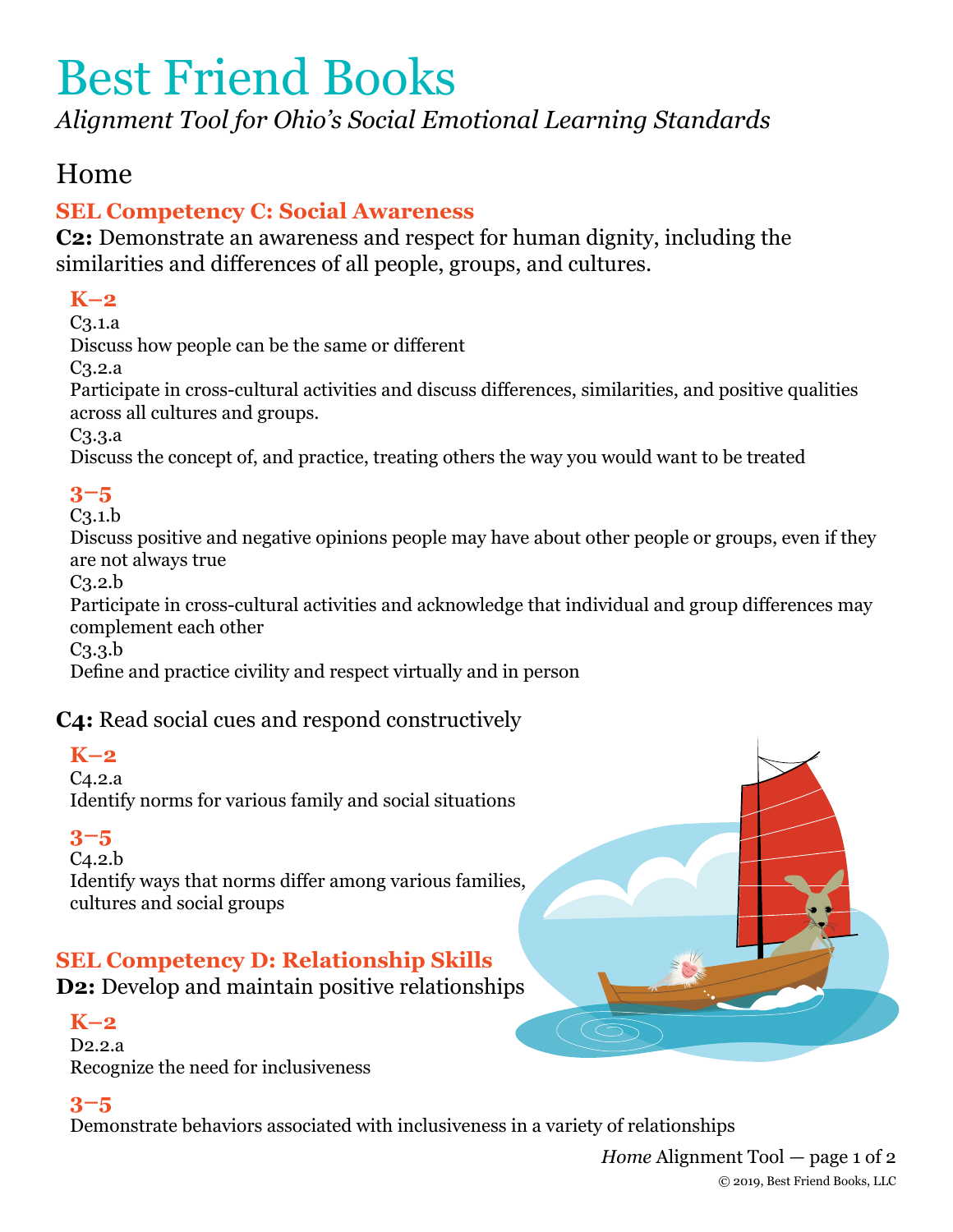## **SEL Competency E: Responsible Decision Making**

**E4:** Explore and approach new situations with an open mind and curiosity while recognizing that some outcomes are not certain or comfortable

#### **K–2**

E4.1.a Recognize that new opportunities may have positive outcomes E4.2.a Identify physical and emotional responses to unfamiliar situations. E4.3.a Identify examples of transitions and how they are a necessary and appropriate part of school and life

## **3–5**

E4.1.b Explore new opportunities to expand one's knowledge and experiences E4.2.b Develop and practice strategies to appropriately respond in new and unfamiliar situations E4.3.b Practice the ability to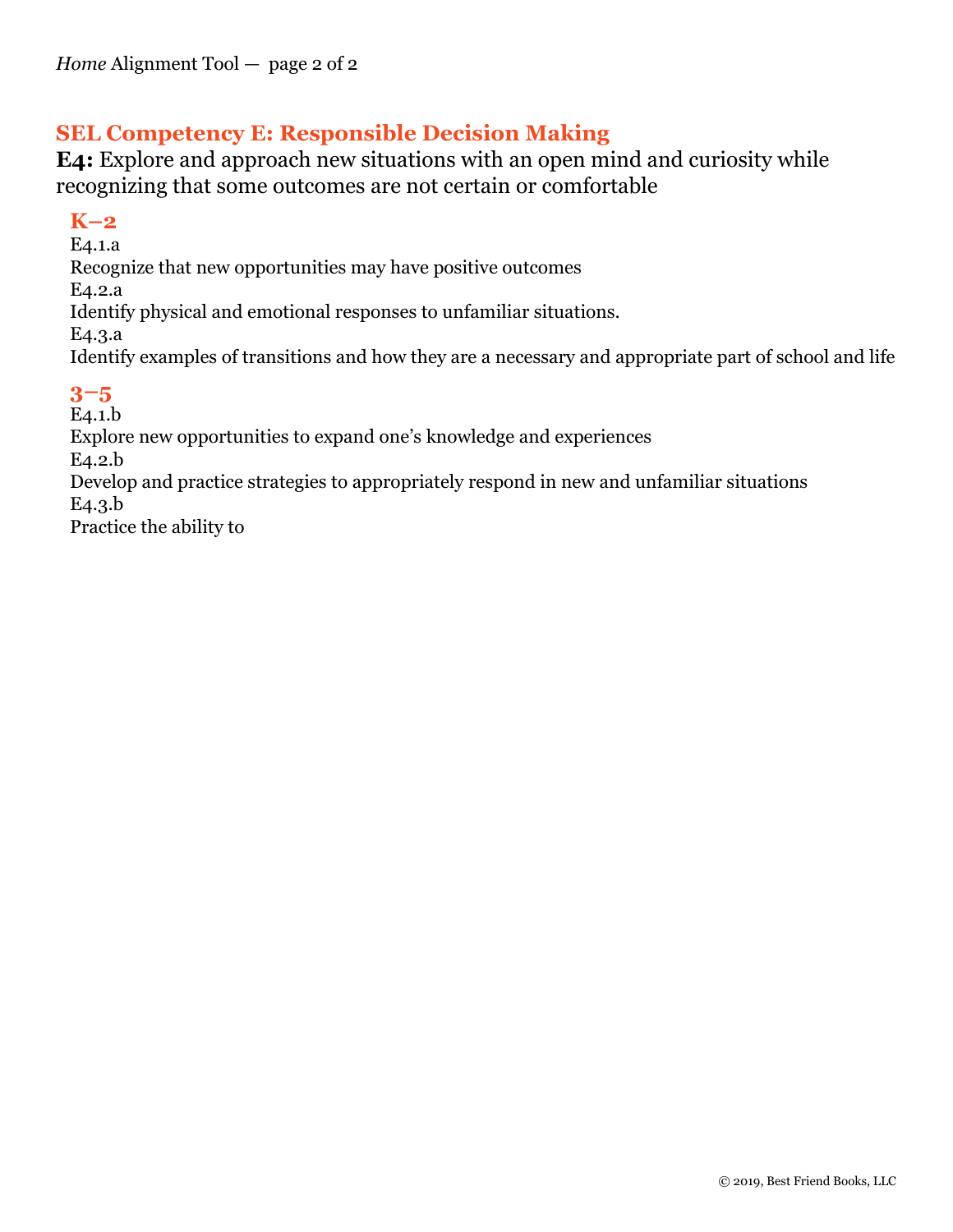*Alignment Tool for Ohio's Social Emotional Learning Standards*

# Small Things

## **SEL Competency A: Self-Awareness**

**A1:** Demonstrate an awareness of personal emotions

## **K–2**

A1.1.a Identify basic personal emotions A1.2.a Recognize emotions as natural and important

## **3–5**

A1.1.b Identify a range of personal emotions A1.2.b Identify that emotions are valid, even if others feel differently

## **SEL Competency A: Self-Awareness**

**A2:** Demonstrate awareness of personal interests and qualities, including strengths and challenges.

## **K–2**

A2.1.a Identify personal interests and qualities A2.2.a Explore opportunities to develop skills and talents

## **3–5**

A2.1.b Identify personal strengths based on interests and qualities A2.2.b Demonstrate a skill or talent that builds on personal strengths

**A4:** Demonstrate a sense of personal responsibility, confidence and advocacy.

## **K–2**

#### A4.2.a.

Demonstrate confidence in the ability to complete simple tasks and challenges independently, while expressing positive attitudes towards self.

## **3–5**

#### A4.2.b.

Demonstrate confidence in the ability to complete simple tasks and challenges independently, while expressing positive attitudes towards self.

*Small Things* Alignment Tool *—* page 1 of 4

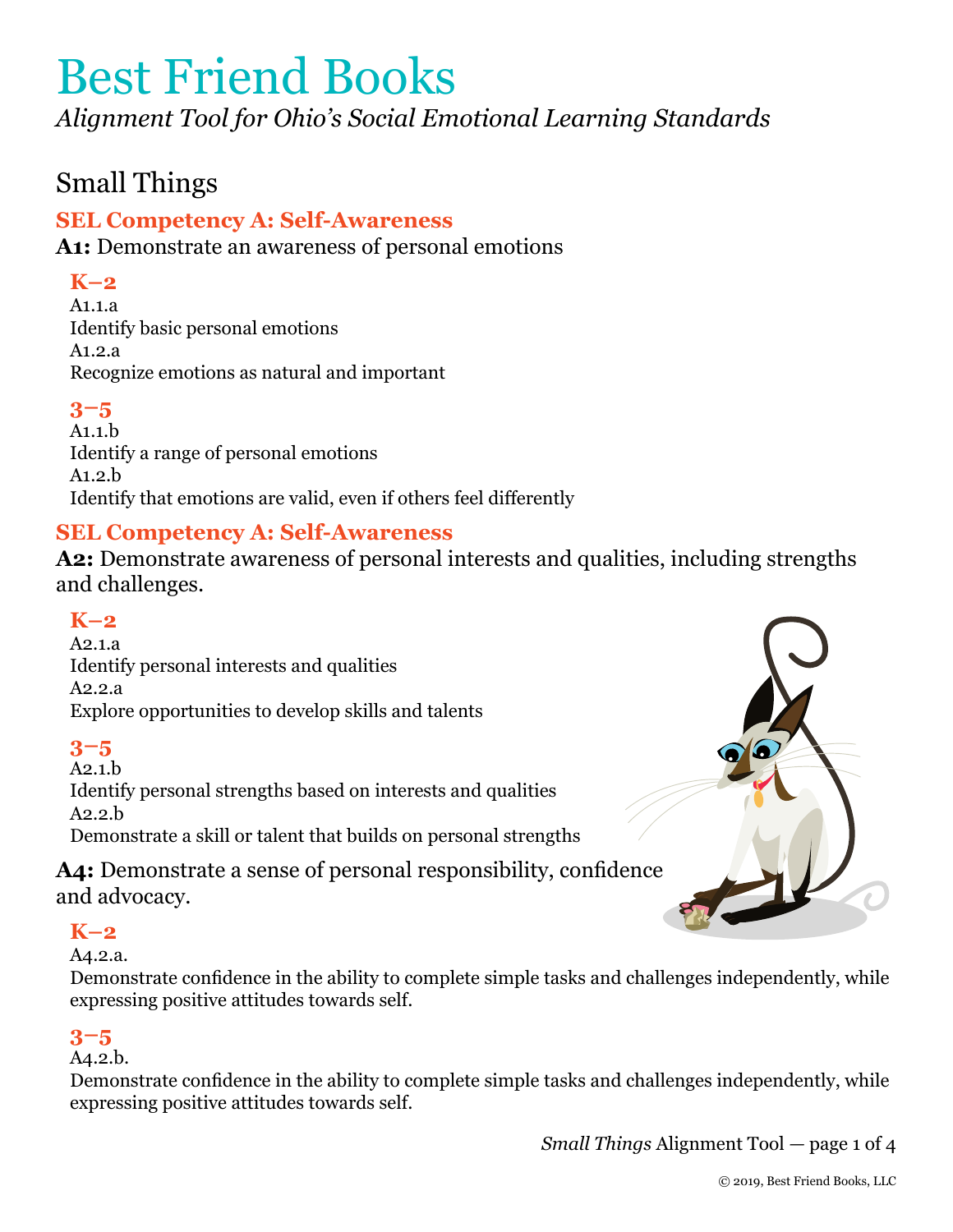## **SEL Competency B: Self-Management**

**B1:** Regulate emotions and behaviors by using thinking strategies that are consistent with brain development.

## **K–2**

B1.1.a Identify personal behaviors or reactions when experiencing basic emotions B1.2.a

Describe nonverbal and verbal ways to express emotions in different settings.

B1.3.a

Identify and begin to use strategies to regulate emotions and manage behaviors

## **3–5**

B1.1.b

Demonstrate strategies to express a range of emotions within the expectations of a setting B1.2.b

Describe possible outcomes associated with verbal and non-verbal expression of emotions in different settings.

B1.3.b

Apply strategies to regulate emotions and manage behaviors

## **SEL Competency C: Social Awareness**

**C2:** Demonstrate an awareness and respect for human dignity, including the similarities and differences of all people, groups, and cultures.

#### **K–2**

C3.3.a

Discuss the concept of, and practice, treating others the way you would want to be treated

#### **3–5**

C3.3.b

Define and practice civility and respect virtually and in person

**C2:** Demonstrate consideration for and contribute to the well-being of school, community and world.

## **K–2**

C2.2.a

Identify characteristics of positive citizenship in the classroom and school.

C2.3.a

Perform activities that contribute to classroom, school and home with adult involvement as needed. C2.4.a.

Identify and participate in activities to improve school or home.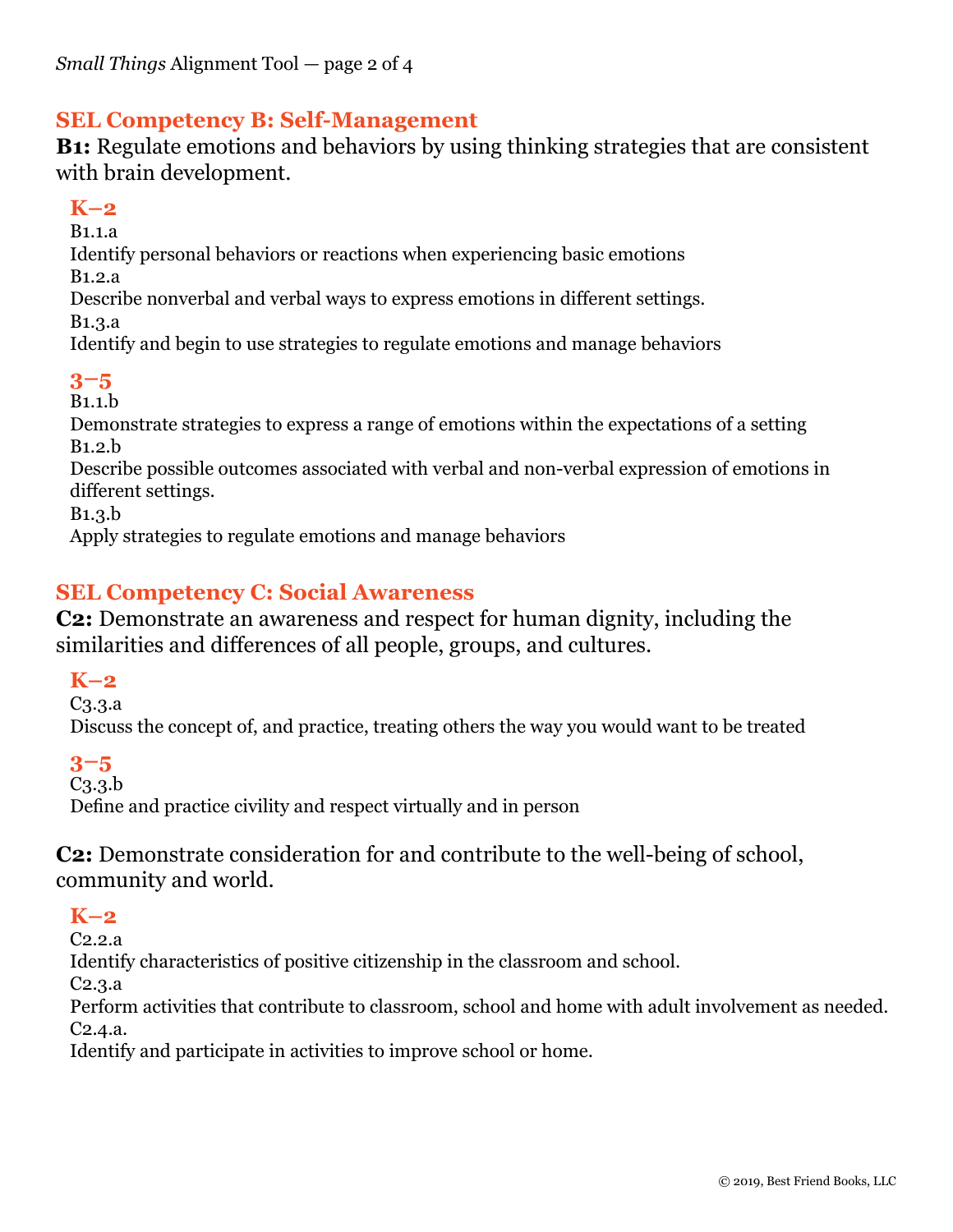## **3-5**

C2.2.b

Demonstrate citizenships in the classroom and school community.

C2.3.b.

Perform activities that contribute to classroom, home and broader community.

C2.4.b.

Identify areas of improvement for school and home and develop an action plan to address these areas.

## **SEL Competency D: Relationship Skills**

## **D2:** Develop and Maintain Positive Relationships

## **K–2**

D2.3.a

Recognize that people may influence each other with words or actions.

## **3–5**

D2.3.b.

Distinguish the helpful and harmful impact of peer pressure on self and others.

## **SEL Competency E: Responsible Decision Making**

**E1:** Develop , implement and model effective decision making and critical thinking skills.

## **K–2**

E1.1.a

Identify a problem or needed decision and recognize that there may be multiple responses.

E1.2.a

Identify strategies to solve a problem.

## **3–5**

E1.1.b

Generate possible solutions or responses to a problem or needed decision recognizing that there may be more than one perspective.

E1.2.b.

Implement strategies to solve a problem.

**E2:** Identify potential outcomes to help make constructive decisions.

## **K–2**

E2.3.a

Identify how personal choices will impact the outcome of a situation.

E2.3.b.

Predict possible future outcomes of personal actions in various settings.